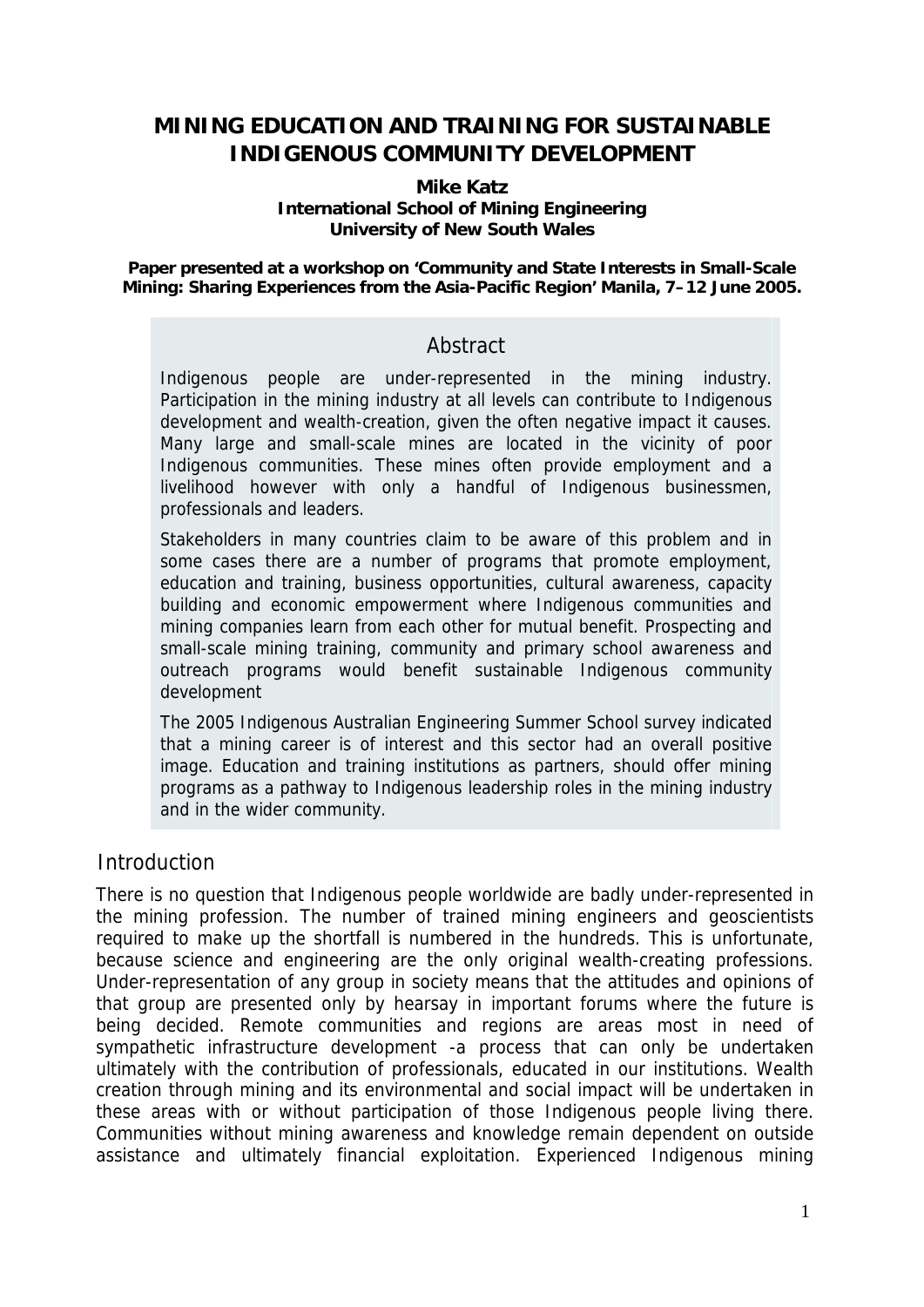professionals and experts can be among the most valuable resource such communities can have.

In Australia a recent report, 'Indigenous People in Mining<sup>[1](#page-1-0)</sup> showed that 40 per cent of all mine sites were located in the vicinity of Indigenous communities with only about 5 per cent Indigenous employees. Of these 12 per cent attended or completed primary school, 51 per cent completed 1–4 years of secondary school, 7 per cent completed secondary school, 25 per cent completed trade technical vocational training and only 3 per cent completed university or other tertiary level courses. As a result most Indigenous employees (about 90 per cent) were production, transport, trades and labour workers, 5 per cent clerical, sales and service workers, 3 per cent managers, administrators and associate professionals and only 1 per cent in a professional capacity. The total number of Indigenous employment is calculated at about 2,500 people so that would indicate that there are only about 25 Indigenous professionals with no specific information if they are mining professionals. Anecdotal evidence suggests that there are only a handful of Indigenous geologists and mining engineers.

### Australian Experience

### **University of New South Wales—Faculty of Engineering**

The Indigenous Australian Engineering Summer School (IAESS)<sup>[2](#page-1-1)</sup> is an unique event held annually for 20 Aboriginal and Torres Strait Islander (ATSI) students, male and female, entering years 10 to 12. It is a five-day live in summer school featuring a combination of activities that will give a taste of engineering as a university course and career. Applicants are selected on the basis of their interest in useful engineering subjects and personal initiative and outlook. Relevant observations in the 2005 function are as follows: -Brochures were sent out to all secondary schools in Australia that have sizeable Indigenous student numbers including the remote Northern Territories. In 2005 there were about 80 applications Australia–wide for the 20 or so places. Over the years about 10 per cent of these students actually enrol in engineering courses. There is only a handful of practicing Indigenous engineers. Engineering studies are of low priority as Indigenous community development is seen to be more important in law and medicine. A survey during the School of Mining Engineering session with the IAESS students indicated that geology/mining engineering is of interest and the mineral sector generally had a positive image especially those that had the awareness and experience. The Faculty also offers an ATSI Scholarship<sup>[3](#page-1-2)</sup> to encourage Indigenous students to undertake undergraduate study.

The School of Mining Engineering, Sustainable Mining Practices Short Course<sup>[4](#page-1-3)</sup> was held in Darwin, NT in 3-5 November, 2003 and attracted people from Mining and Exploration Companies, Government Departments and Statutory Bodies and Indigenous Land Councils. The course aimed to: provide a basic understanding of

<span id="page-1-0"></span><sup>&</sup>lt;sup>1</sup> ABARE eR03.19 indigenous people.pdf

<span id="page-1-1"></span><sup>&</sup>lt;sup>2</sup> http://www.eng.unsw.edu.au/iaess/2005/index.htm

<span id="page-1-2"></span><sup>3</sup> http://www.eng.unsw.edu.au/prospect/ug/ugschol.htm#atsi

<span id="page-1-3"></span><sup>4</sup> http://www.mining.unsw.edu.au/WhatsNew/Course\_sustainablepract\_0311.htm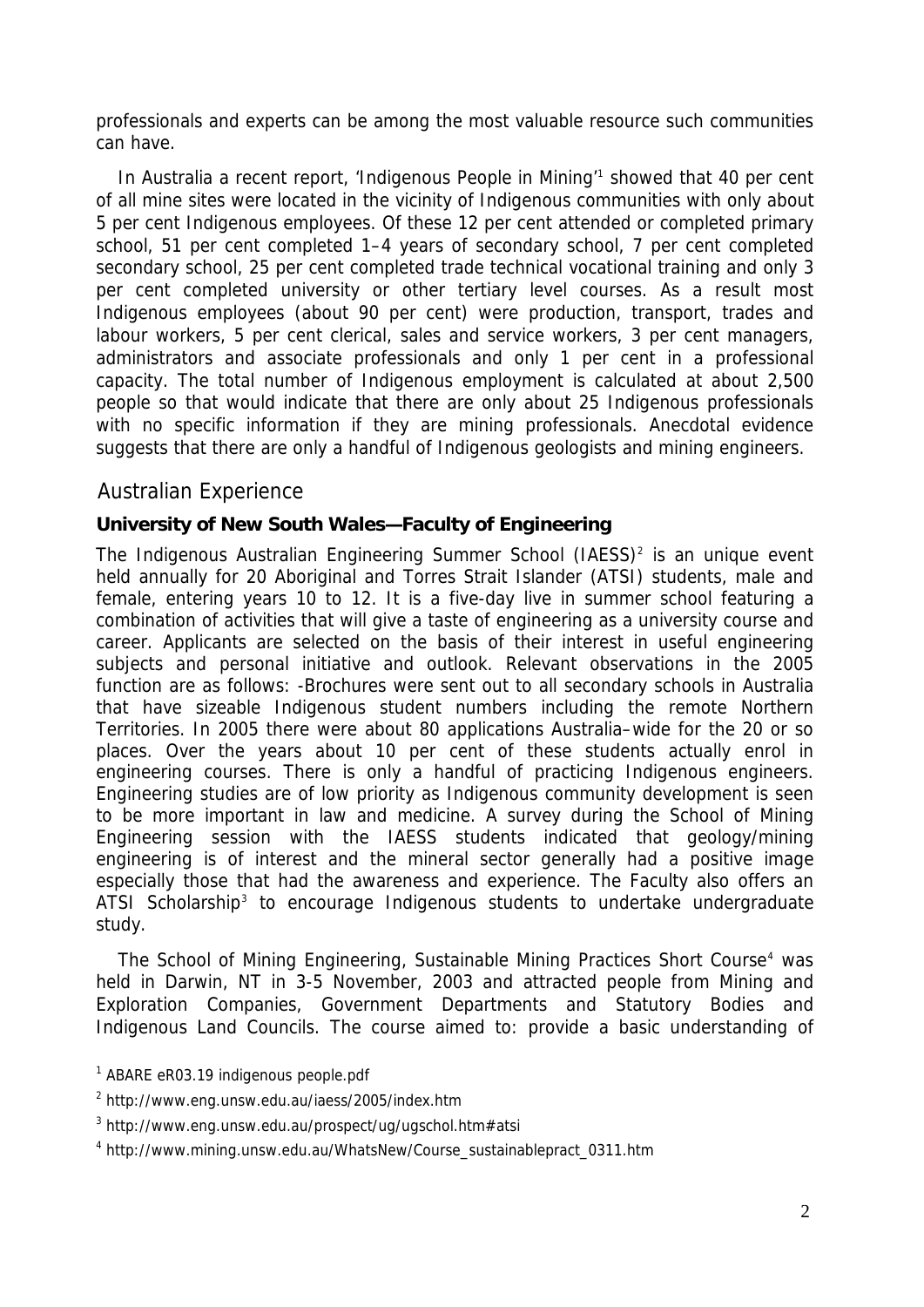mining methodologies used in Australia; provide the context of mining in a sustainable world; present the main environmental issues and the management of these issues; and explore the social and community impacts of mining and the sustainable management of these impacts. The course leaders had extensive experience in working to optimise the community benefits of mining, particularly to Indigenous communities in Australia, Fiji, PNG, Indonesia and Africa.

### **Australian Mineral Education for Indigenous People Initiatives**

The Minerals Council of Australia (MCA) had prepared an 'Our Land Our Future['5](#page-2-0) interactive education kit for Indigenous students and communities designed for use by teachers of 8-14 year old students in remote areas to assist teachers and students to understand the processes and issues involved in exploration, mining and processing minerals in Australia.

A recent MCA media release (24 March 2005) notes the establishment of an Education and Training Standing Committee which includes Indigenous employment and training where the MCA is working with the Department of Employment and Workplace Relations to strengthen and expand Indigenous employment and sustainable development outcomes for communities in which the industry operates.

The Australian Student Mineral Ventures<sup>[6](#page-2-1)</sup> are an initiative of The Australian Institute of Mining and Metallurgy Education Endowment Fund. The Ventures are 1012-day summer schools that are aimed at attracting more of Australia's brightest students to enrol in minerals industry courses at university. At present there are no special provisions for placing Indigenous students.

Both Government and Industry in Australia are aware of these problems and there are a number of programs that promote employment, education and training, business opportunities, cultural awareness, capacity building and economic empowerment. The Department of Industry, Tourism and Resources has an Indigenous Partnership Program<sup>[7](#page-2-2)</sup> where Indigenous communities and mining and exploration companies learn from each other for mutual benefit. Rio Tinto one of the leaders in this area has established the Rio Tinto Aboriginal Foundation<sup>[8](#page-2-3)</sup> with initiatives that include education as a supporter of IAESS and offering National Indigenous Cadetships to a number of these students.

<span id="page-2-0"></span><sup>&</sup>lt;sup>5</sup> http://www.minerals.org.au/education/NEP/educational\_resources/our\_land\_our\_future

<span id="page-2-1"></span><sup>6</sup> http://www.asmv.org/

<span id="page-2-2"></span><sup>&</sup>lt;sup>7</sup>http://www.industry.gov.au/content/sitemap.cfm?objectid=48A4D714-20E0-68D8ED7E7DC53C6D96AD

<span id="page-2-3"></span><sup>8</sup> www.rtaf.riotinto.com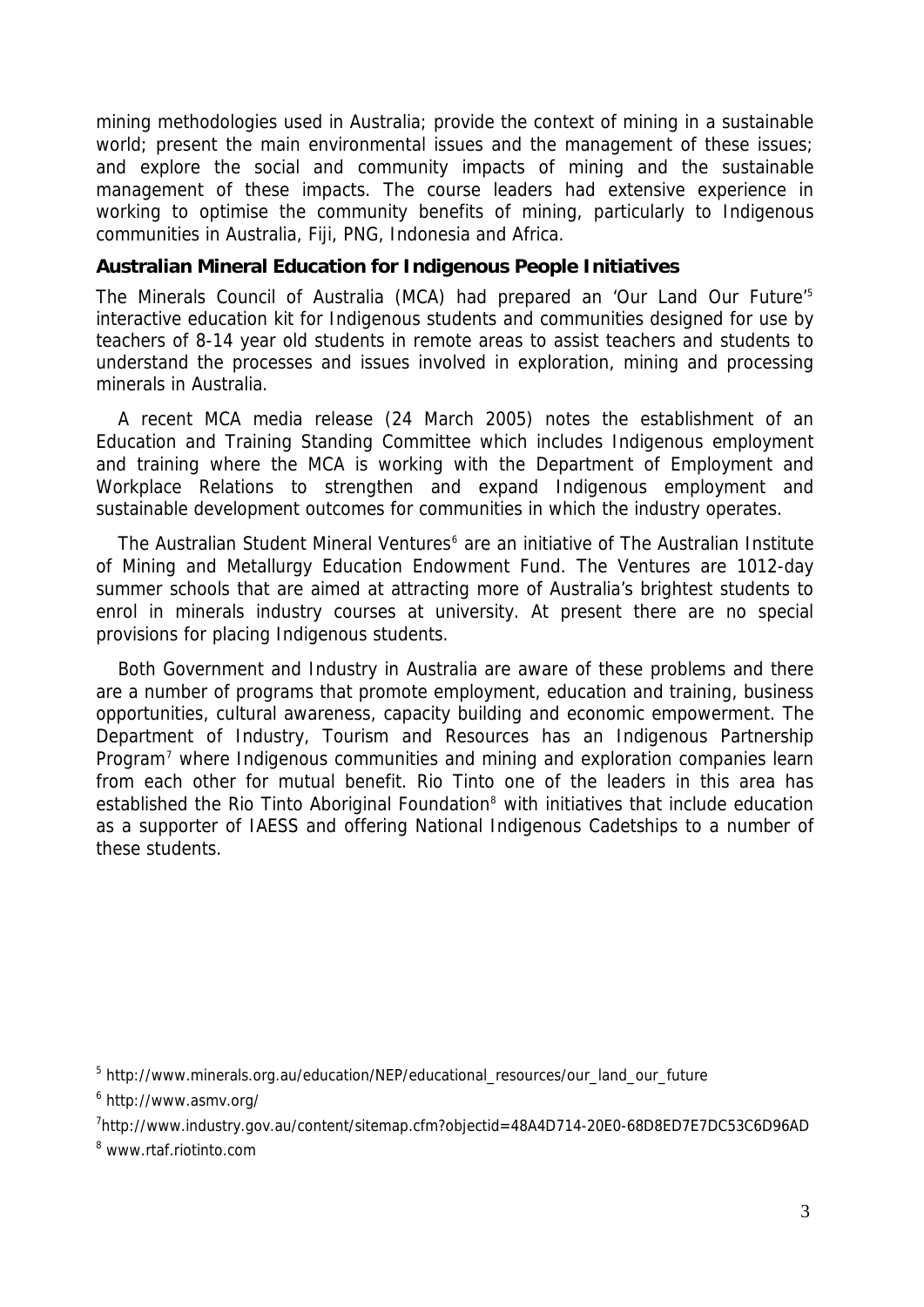## International Experience

### **Indigenous Mineral Education Global Initiatives**

The Minerals Sector Education for Indigenous People<sup>[9](#page-3-0)</sup> plenary session, held at the World Mining Ministries Forum (WMMF) 2004 in Toronto, Canada, explored the global experience relating to enrolment, education and graduation of Indigenous students and also addressed the need for improved capacity development at the community level. The session was convened by the W.S. Fyfe program in Natural Resources and Sustainable Development, University of Western Ontario and co hosted by the School of Mining Engineering, UNSW with the sponsorship of Cameco, BHPBilliton, Fugro, The Province of Ontario, the City of Sudbury and the World Bank.

### **Research Plan**

As an outcome of the WMMF Mineral Sector Education for Indigenous People a research plan has been initiated on the opportunities and obstacles that exist for schools and Universities to participate in both informal and formal mineral education for Indigenous students and to evaluate the solutions. This research is planned to be in cooperation and collaboration with interested partners.

Selected case studies of Indigenous communities involved in small-scale mining or employed in mines and their mining education and training needs will be surveyed. Examples of informal, on site, community outreach and other activities that serve to raise the awareness and knowledge of Indigenous people to the benefits of mining and sustainable development will be examined. An assessment of these studies would be made to gauge the interest in more formal studies given the present obstacles in regard to mining's negative image, the community's lack of participation on the leadership and professional level and their overall poor educational performance where science and engineering, especially in the mineral sector, are not necessarily considered as priority areas for Indigenous community development.

Secondary School education programs will be reviewed where Indigenous students and their teachers are made aware of mining in the syllabus by using appropriate resources and material. Government, Industry, Organisation and University supported mineral sector scholarships that would be relevant to Indigenous students will be reviewed and collated for a database that would be planned to be made available online.

An assessment of how the Universities can strengthen partnership opportunities with State, Provincial and Central Governments, NGOs, Industry, Organisations and Communities that are all stakeholders/ partners in the Indigenous mineral sector educational process will be undertaken. Plans will be formulated for strengthening these bonds by developing appropriate and type sustainable mining education and training programs to promote Indigenous mining professional decision makers, leaders and role models. The research also aims to find ways, means and options to increase the enrolment, retention and successful completion of Indigenous students in

<span id="page-3-0"></span><sup>9</sup> <http://www.wmmf.org/indigpeople/index.shtml>